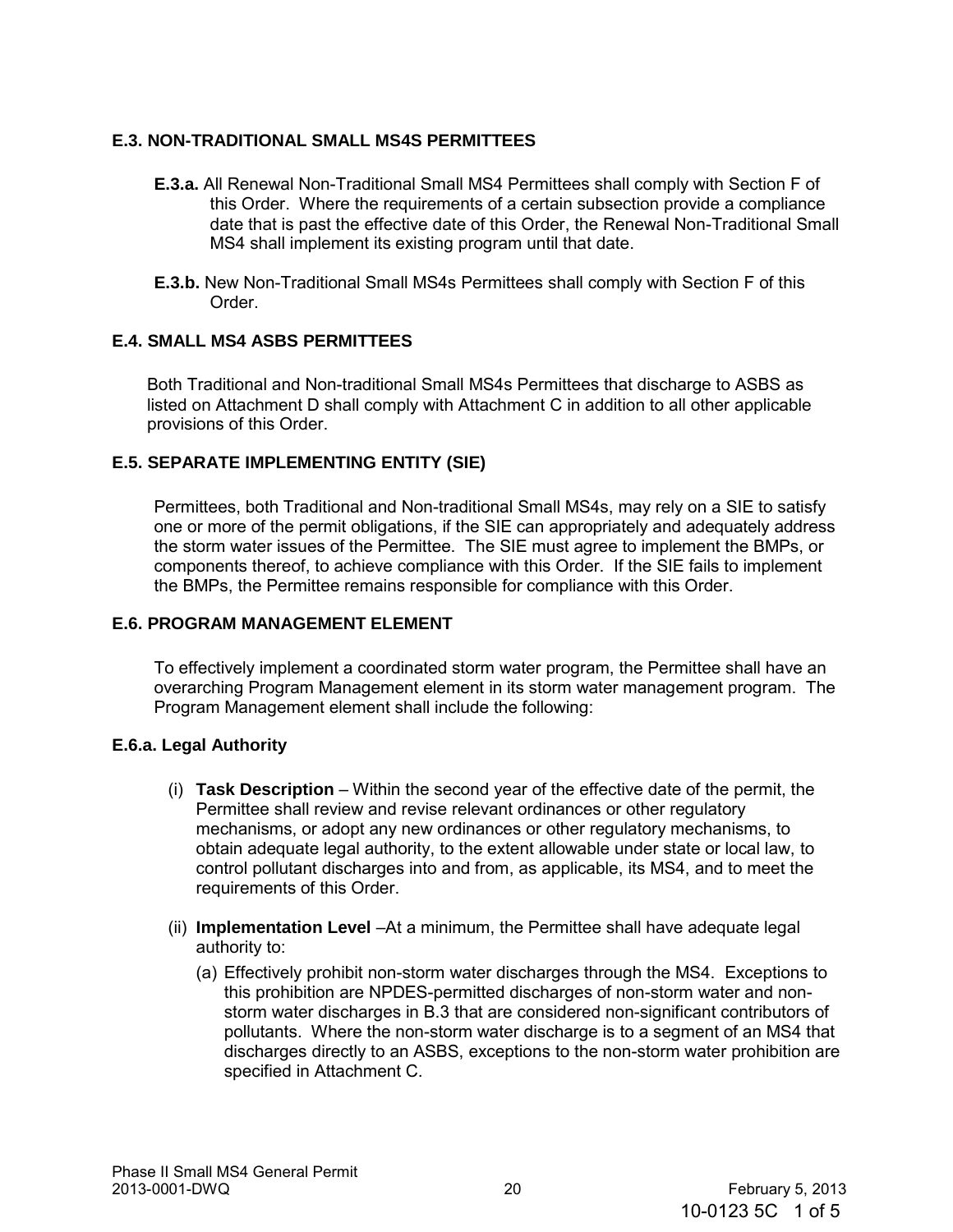- (b) Detect and eliminate illicit discharges and illegal connections to the MS4. Illicit connections include pipes, drains, open channels, or other conveyances that have the potential to allow an illicit discharge to enter the MS4. Illicit discharges include all non-storm water discharges not otherwise authorized in this Order, including discharges from organized car washes, mobile cleaning and pressure wash operations,
- (c) Respond to the discharge of spills, and prohibit dumping or disposal of materials other than storm water into the MS4.
- (d) Require parties responsible for runoff in excess of incidental runoff to implement Discharge Prohibition B.4.a-e.
- (e) Require operators of construction sites, new or redeveloped land; and industrial and commercial facilities to minimize the discharge of pollutants to the MS4 through the installation, implementation, or maintenance of BMPs consistent with the California Storm Water Quality Association (CASQA) Best Management Practice Handbooks or equivalent.
- (f) Require information deemed necessary to assess compliance with this Order. The Permittee shall only require information in compliance with the Homeland Security Act or any other federal law that concerns security in the United States. The Permittee shall also have the authority to review designs and proposals for new development and redevelopment to determine whether adequate BMPs will be installed, implemented, and maintained during construction and after final stabilization (post-construction).
- (g) Enter private property for the purpose of inspecting, at reasonable times, any facilities, equipment, practices, or operations for active or potential storm water discharges, or non-compliance with local ordinances/standards or requirements in this Order, as consistent with any applicable state and federal laws.
- (h) Require that dischargers promptly cease and desist discharging and/or cleanup and abate a discharge, including the ability to:
	- 1) Effectively require the discharger to abate and clean up their discharge, spill, or pollutant release within 72 hours of notification; high risk spill should be cleaned up as soon as possible.
	- 2) Require abatement within 30 days of notification, for uncontrolled sources of pollutants that could pose an environmental threat;
	- 3) Perform the clean-up and abatement work and bill the responsible party, if necessary;
	- 4) Provide the option to order the cessation of activities until such problems are adequately addressed if a situation persists where pollutant-causing sources or activities are not abated;
	- 5) Require a new timeframe and notify the appropriate Regional Water Board when all parties agree that clean-up activities cannot be completed within the original timeframe and notify the appropriate Regional Water Board in writing within five business days of the determination that the timeframe requires revision.
- (i) When warranted, have the ability to:
	- 1) Levy citations or administrative fines against responsible parties either immediately at the site, or within a few days.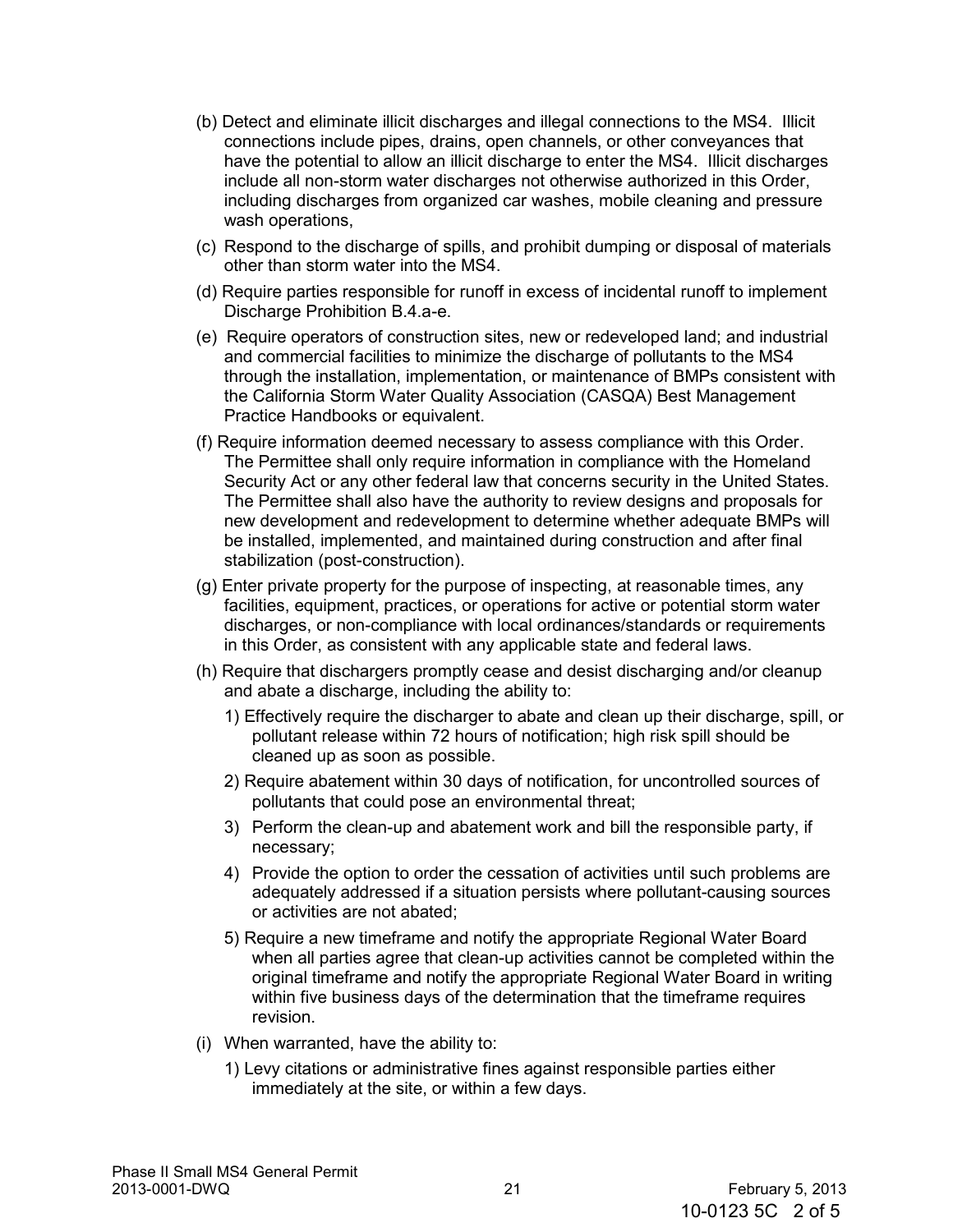- 2) Require recovery and remediation costs from responsible parties.
- (j) Impose more substantial civil or criminal sanctions (including referral to a city or district attorney) and escalate corrective response, consistent with its Enforcement Response Plan developed pursuant to Section E.6.c., for persistent non-compliance, repeat or escalating violations, or incidents of major environmental harm.

### **E.6.b. Certification**

- (i) **Task Description –** Within the second year of the effective date of the permit, the Permittee shall certify by its Principal Executive Officer, Ranking Elected Official, or Duly Authorized Representative as described in 40 Code of Federal Regulations section 122.22(b) that the Permittee has and will maintain full legal authority to implement and enforce each of the requirements contained in this Order.
- (ii) **Implementation Level** The Permittee's certification statement shall include the following:
	- (a) Identification of all departments within the Permittee's jurisdiction that conduct storm water-related activities and their roles and responsibilities under this Order.
	- (b) Citation of storm water runoff related ordinances, identification of the topics each ordinance addresses;
	- (c) Identification of the local administrative and legal procedures and ordinances available to mandate compliance with storm water-related ordinances and therefore with the conditions of this Order.
	- (d) A description of how storm water related-ordinances are reviewed and implemented.
	- (e) A statement that the municipality will implement enforcement actions consistent with its Enforcement Response Plan developed pursuant to Section E.6.c.
- (iii) **Reporting**  All Permittees shall submit in the second year online Annual Report, a statement signed by an authorized signatory certifying the Permittee has adequate legal authority to comply with all Order requirements.

#### **E.6.c. Enforcement Measures and Tracking**

- (i) **Task Description** Within the third year of the effective date of the permit, the Permittee shall develop and implement an Enforcement Response Plan. The Enforcement Response Plan shall contain enforcement procedures and actions and identify the Permittee's responses to violations and describe how the Permittee will address repeat and continuing violations by implementing progressively stricter responses as needed to achieve compliance.
- (ii) **Implementation Level -** The Enforcement Response Plan shall describe how the Permittee will use each of the following types of enforcement responses based on the type of violation:
	- (a) Verbal Warnings Verbal warnings are primarily consultative in nature. At a minimum, verbal warnings shall specify the nature of the violation and required corrective action.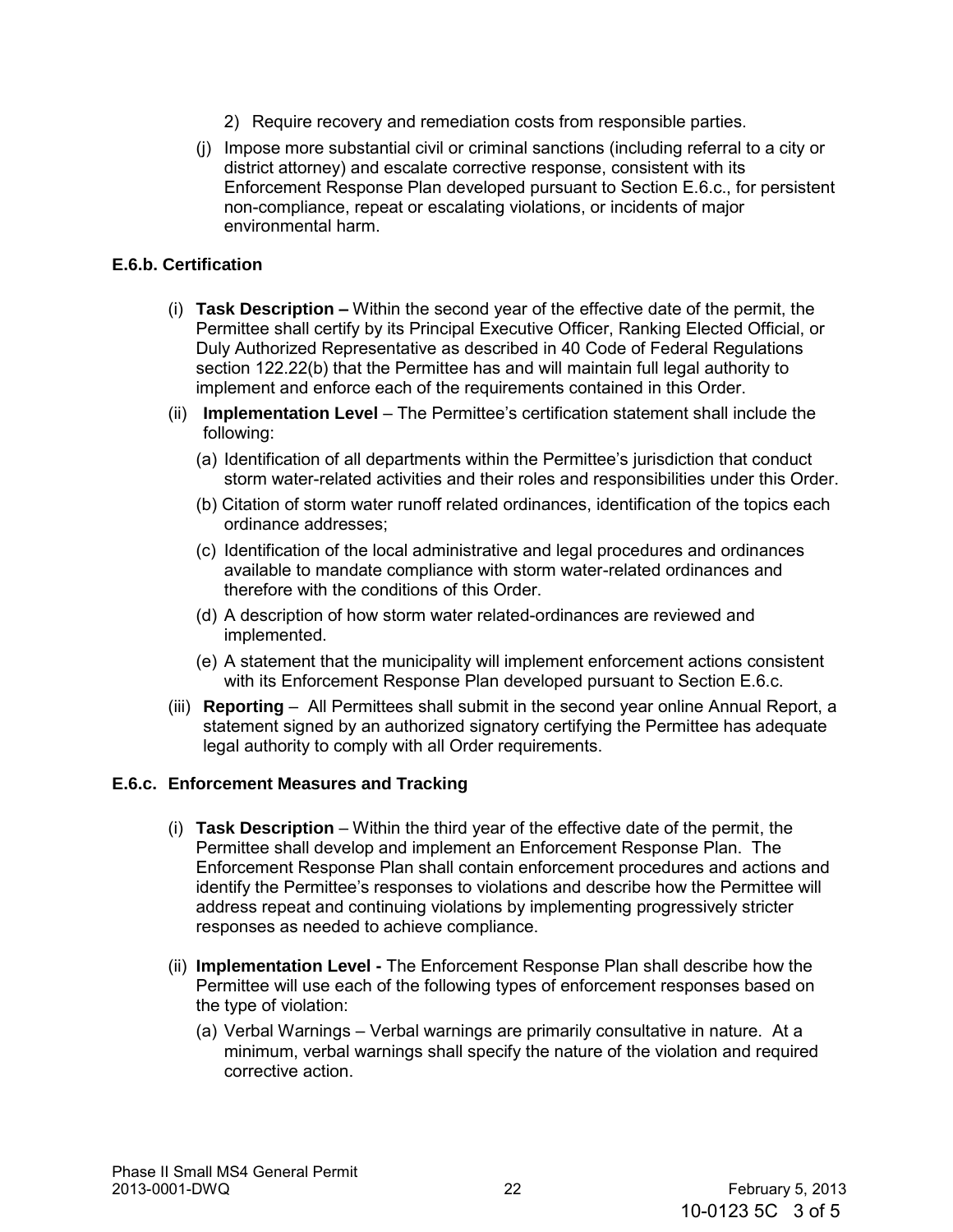- (b) Written Notices Written notices shall include nature of the violation and the required corrective action, with deadlines for taking such action.
- (c) Escalated Enforcement Measures The Permittee shall establish legal authority to employ any combination of the enforcement actions below (or their functional equivalent), and to escalate enforcement responses where necessary to correct persistent non-compliance, repeat or escalating violations, or incidents of major environmental harm:
	- 1) Citations (with Fines) The Enforcement Response Plan shall describe when the Permittee will assess monetary fines, which may include civil and administrative penalties.
	- 2) Stop Work Orders The Enforcement Response Plan shall describe when the Permittee will issue stop work orders that require construction activities to be halted, except for those activities directed at cleaning up, abating discharge, and installing appropriate BMPs.
	- 3) Withholding of Plan Approvals or Other Authorizations Where a facility is in non-compliance, the Enforcement Response Plan shall describe how the Permittee's own approval or authorization processes that affect the facility's ability to discharge to the MS4 can be used to abate the violation.
	- 4) Additional Measures The Enforcement Response Plan may also describe other escalated measures the Permittee has under its local legal authorities. For example, the Permittee may need to improve erosion control measures and collect the funds to pay for work and materials from the responsible party by either collecting against the project's bond or directly billing the responsible party.
- (d) NPDES Permit Referrals–For those construction projects or industrial facilities subject to the State's Construction General Permit (CGP) or Industrial General Permit (IGP), the Permittee shall:
	- 1) Refer non-filers (i.e., those facilities that cannot demonstrate that they obtained permit coverage) to the appropriate Regional Water Board within 30 days of making that determination, or file a complaint on the State Water Board's website: [http://www.dtsc.ca.gov/database/CalEPA\\_Complaint/index.cfm.](http://www.dtsc.ca.gov/database/CalEPA_Complaint/index.cfm) In

making such referrals, at a minimum include the following documentation:

- a) Construction project or industrial facility location.
- b) Name of owner or operator.
- c) Estimated construction project size or type of industrial activity (including the Standard Industrial or the [North American Industry Classification, i](http://www.census.gov/epcd/www/naics.html)f known).
- d) Records of communication with the owner or operator regarding filing requirements.
- 2) Refer ongoing violations to the appropriate Regional Water Board provided that the Permittee has made a good faith effort of progressive enforcement to achieve compliance with its own ordinances. At a minimum, the Permittee's good faith effort shall include documentation